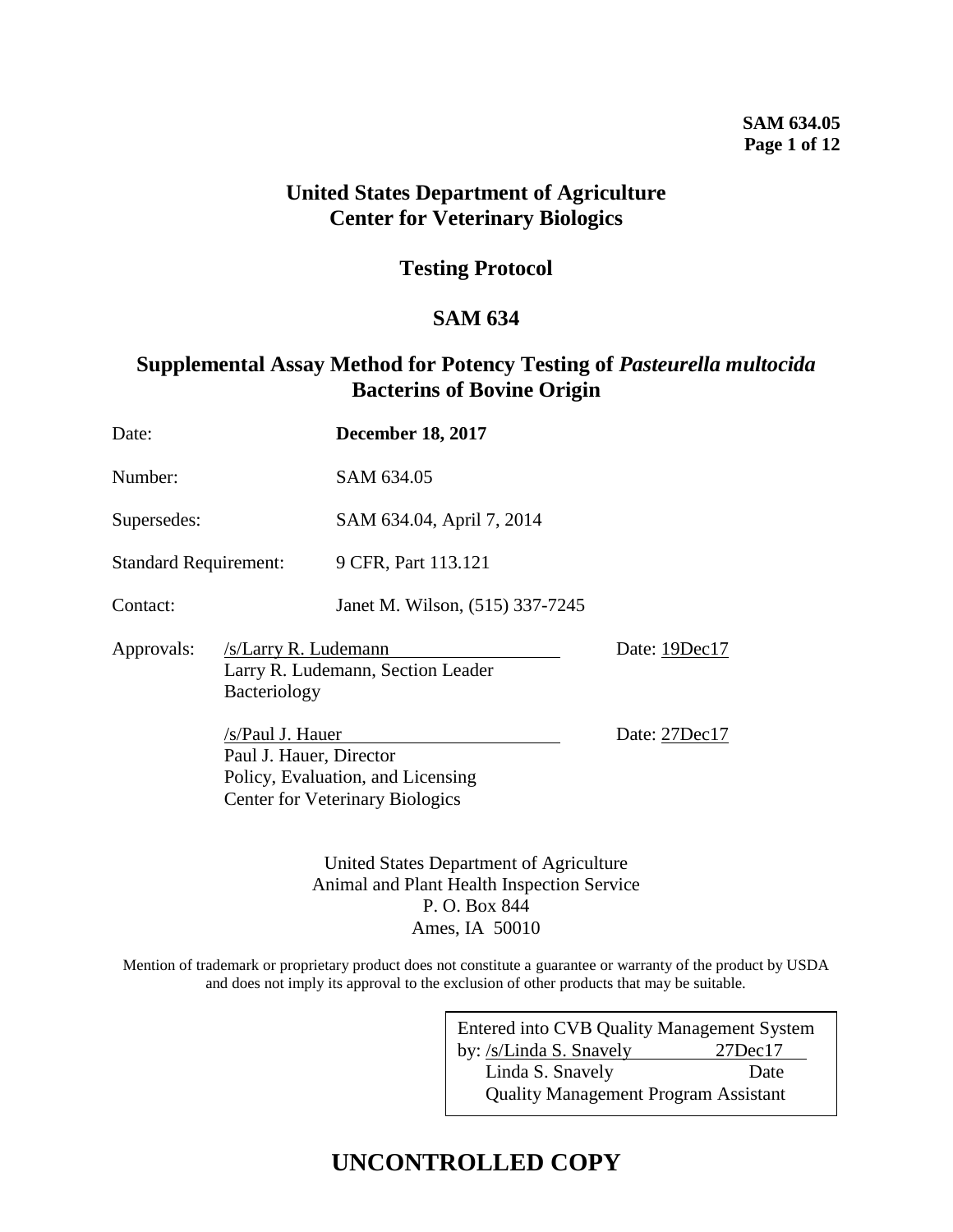## **Table of Contents**

- **1. Introduction**
- **2. Materials**
	- **2.1 Equipment/instrumentation**
	- **2.2 Reagents/supplies**
	- **2.3 Animals**
- **3. Preparation for the Test**
	- **3.1 Personnel qualifications/training**
	- **3.2 Selection and handling of test mice**
	- **3.3 Preparation of supplies/equipment**
	- **3.4 Preparation of reagents**
- **4. Performance of the Test**
	- **4.1 Vaccination of test animals**
	- **4.2 Preparation of challenge in a biological safety cabinet**
	- **4.3 Timing and administration of challenge**
	- **4.4 Postinoculation plate count in a biological safety cabinet**
	- **4.5 Observation of mice after challenge**
- **5. Interpretation of the Test Results**
- **6. Report of Test Results**
- **7. References**
- **8. Summary of Revisions**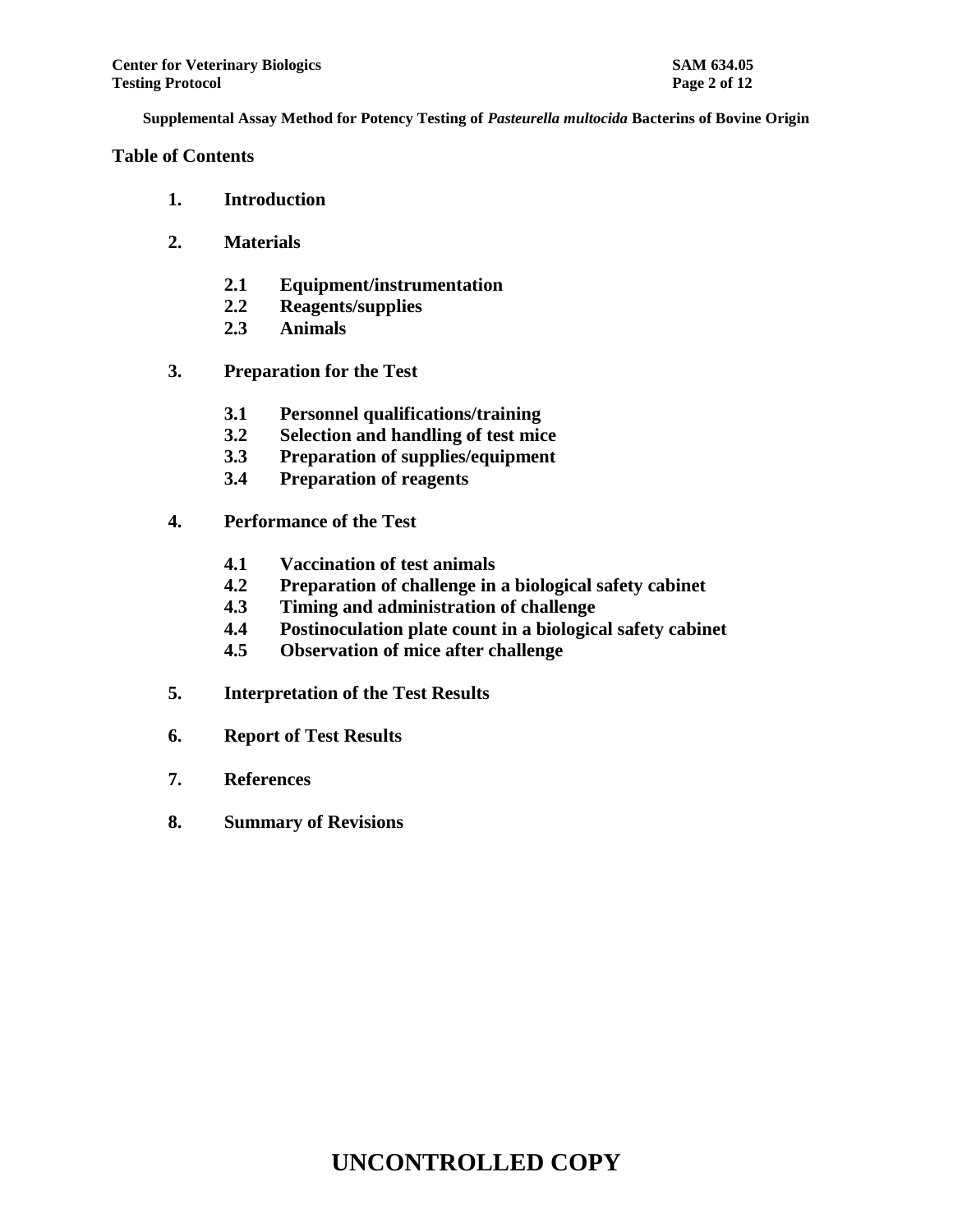### **1. Introduction**

This Supplemental Assay Method (SAM) describes procedures for potency testing biological products containing *Pasteurella multocida* of bovine origin, as prescribed in title 9, *Code of Federal Regulations* (9 CFR), part 113.121. Mice are vaccinated twice, 14 days apart, and challenged with a standard dose of virulent *P. multocida* 10 to 12 days after the second vaccination.

## **2. Materials**

### **2.1 Equipment/instrumentation**

Equivalent equipment or instrumentation may be substituted for any brand name listed below.

- **2.1.1** Spectrophotometer**,** Spectronic 20D+ (Spectronic Instruments)
- **2.1.2** Sterile Inoculating loop
- 2.1.3 Bunsen burner or Bacti-Cinerator<sup>®</sup> (if non-sterile wire loop used)
- **2.1.4** Incubator**,** 35°- 37°C
- 2.1.5 Micropipettors, 20- to 1000-µL
- **2.1.6** Test tube mixer, vortex-type
- **2.1.7** Crimper for aluminum caps on serum vials
- **2.1.8** Biological safety cabinet

## **2.2 Reagents/supplies**

Equivalent reagents or supplies may be substituted for any brand name listed below.

**2.2.1** *P. multocida* challenge culture, Strain P-1062 Type A, available from the Center for Veterinary Biologics (CVB). Refer to the current reagent data sheet for additional information.

**2.2.2** Test bacterin(s) containing *P. multocida*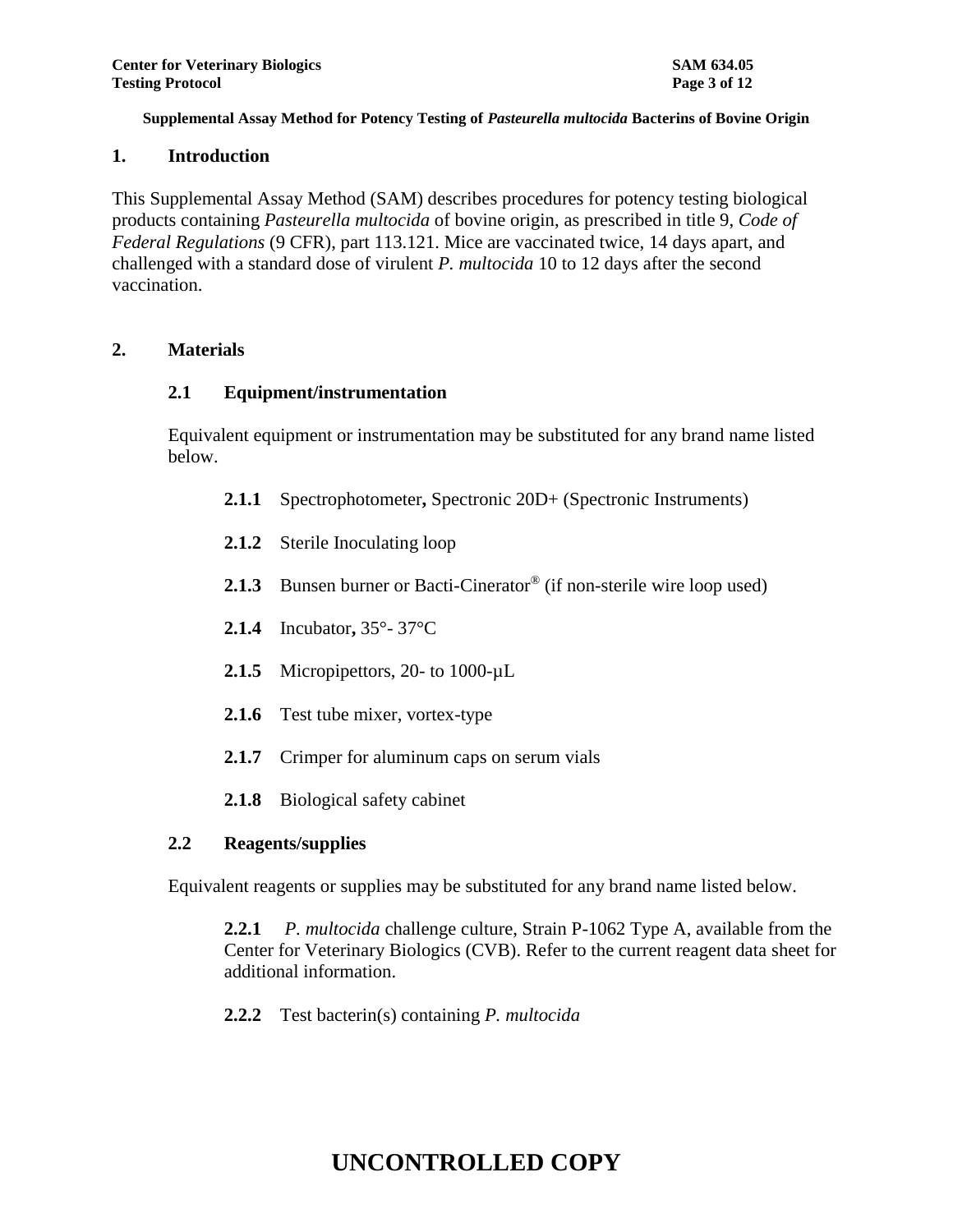**2.2.3** *P. multocida* reference bacterin, available from the CVB. Refer to the current reagent data sheet for additional information.

- **2.2.4** Syringes, 1-mL
- **2.2.5** Needles, 26-gauge, 3/8-inch
- **2.2.6** Glass-serum bottle, 20- to 100-mL
- **2.2.7** Rubber stopper, 13 x 20-mm, and aluminum cap for serum bottle
- **2.2.8** Glass screw-cap tubes, 13 x 100-mm
- **2.2.9** Pipettes, 5-mL, 10-mL, 25-mL
- **2.2.10** Micropipette tips, up to 1000-µL capacity
- **2.2.11** Bovine blood agar plates
- **2.2.12** Tryptose broth
- **2.2.13** Phosphate-buffered saline (PBS)
- **2.2.14** Sterile cotton swabs

## **2.3 Animals**

**2.3.1** Mice, 16-22 g. Although the 9 CFR does not specify a specific mouse type, the CVB uses CF-1 mice.

**2.3.2** Sixty mice are required for each bacterin to be tested (20 mice/dilution; 3 dilutions/bacterin). Sixty additional mice are required for the reference bacterin. Thirty mice are required to determine the LD<sub>50</sub> of the challenge inoculum. All mice must be from the same source colony and of similar weight and/or age.

## **3. Preparation for the Test**

## **3.1 Personnel qualifications/training**

Technical personnel must have a working knowledge of the use of general laboratory chemicals, equipment, and glassware; and must have specific training and experience in sterile technique, the handling of live bacterial cultures, and the handling of mice.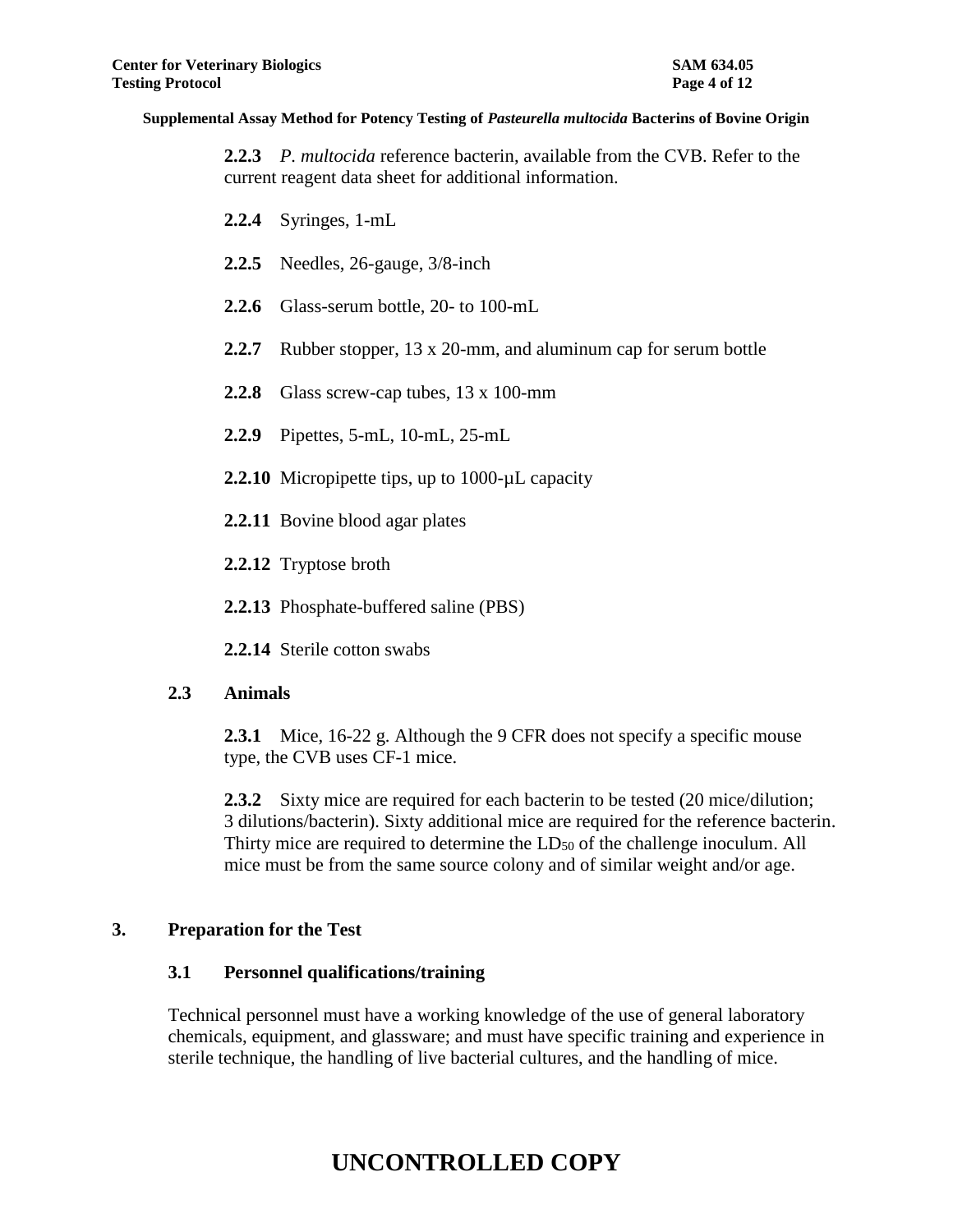### **3.2 Selection and handling of test mice**

- **3.2.1** Mice of either sex may be used, but females are recommended.
- **3.2.2** All mice must be housed and fed in a similar manner.
- **3.2.3** Identify each cage of mice by treatment group.

**3.2.4** If any mice die after vaccination, but prior to challenge with live *P. multocida*, perform a necropsy on these mice to determine cause of death if the cause of death is not outwardly apparent. If the cause of death is unrelated to vaccination, file the necropsy report with the test records, and no additional action is needed. If death is attributable to the test bacterin, report the death immediately to the CVB-Inspection and Compliance, which may request further safety testing of the bacterin.

**3.2.5** When the test is concluded, instruct the animal caretakers to euthanize and incinerate the mice and to sanitize the contaminated rooms.

## **3.3 Preparation of supplies/equipment**

**3.3.1** Use only sterile supplies.

**3.3.2** Operate and maintain all equipment according to manufacturers' recommendations and applicable standard operating procedures.

## **3.4 Preparation of reagents**

**3.4.1** *P. multocida* Reference Bacterin. Refer to the current reagent data sheet for details.

**3.4.2** *P. multocida* challenge culture, Strain P-1062 Type A. Refer to the current reagent data sheet for details.

**3.4.3** Phosphate-buffered saline – National Centers for Animal Health (NCAH) Media #10559

| Sodium chloride                | 8.0 <sub>g</sub>          |
|--------------------------------|---------------------------|
| Potassium chloride             | 0.2 g                     |
| Sodium phosphate, dibasic      | $1.15$ g                  |
| Potassium phosphate, monobasic | 0.2g                      |
| Deionized water                | q.s. to $1000 \text{ mL}$ |

Adjust pH to  $7.2 \pm 0.1$ . Autoclave 20-30 minutes at  $> 121^{\circ}$ C following manufacturer's recommendations. Store at 20°-25°C for no longer than 1 year.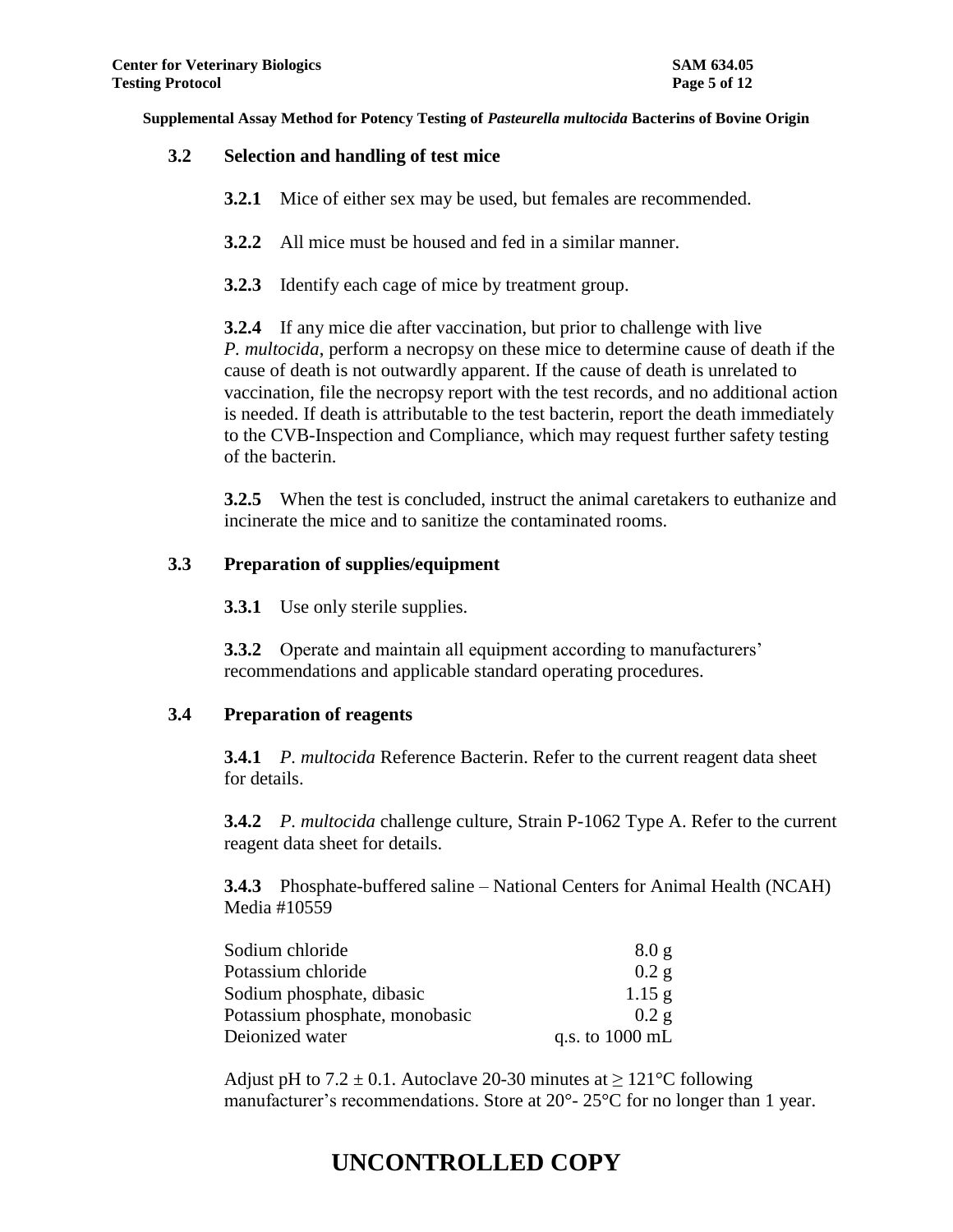| 3.4.4 | Tryptose broth $-$ NCAH Media #10404 |  |  |  |  |
|-------|--------------------------------------|--|--|--|--|
|-------|--------------------------------------|--|--|--|--|

| Tryptose broth powder | 26g                    |
|-----------------------|------------------------|
| Deionized water       | q.s. $1000 \text{ mL}$ |

Autoclave 15-30 minutes at  $\geq 121^{\circ}$ C following manufacturer's recommendations. Cool before using. Store at 20°- 25°C for no longer than 1 year.

**3.4.5** 5% bovine blood agar – NCAH Media #10006

| Blood agar base powder | 40 g           |
|------------------------|----------------|
| Deionized water        | q.s. to 950 mL |

Autoclave 20-30 minutes at  $\geq 121^{\circ}$ C following manufacturer's recommendations. Cool to 45°- 47°C.

Add:

Defibrinated bovine blood 50 mL

Pour into sterile petri dishes. Cool to 20°- 25°C. Store at 2°- 7°C for no longer than 6 months.

#### **4. Performance of the Test**

#### **4.1 Vaccination of test animals**

**4.1.1** Check the label on each product and Section VI of the current Outline of Production to confirm identity and dose volume.

**4.1.2** Test each test bacterin and the reference bacterin at 3 fivefold dilutions. Typically, test the bacterins undiluted, 1:5 and 1:25. Refer to the current reagent data sheet for any starting dilutions of the reference bacterin. It is permissible to make fivefold dilutions other than those described as long as the reference and test bacterins are tested at the same dilutions. For viscous bacterins, it is advisable to start at 1:2 or 1:3 and make fivefold dilutions from this starting point to increase injectability of the product at the low dilution.

**4.1.3** Thoroughly mix product by inverting end-to-end at least 10 times. Make the appropriate fivefold dilutions of the reference bacterin in PBS. Make identical fivefold dilutions of the test bacterin(s) in the diluent approved in the specific Outline of Production for that product. (Some oil-adjuvanted products require oilbased diluents.) Place each dilution in a separate sterile serum bottle. Prepare dilutions immediately prior to use; do not store in diluted form.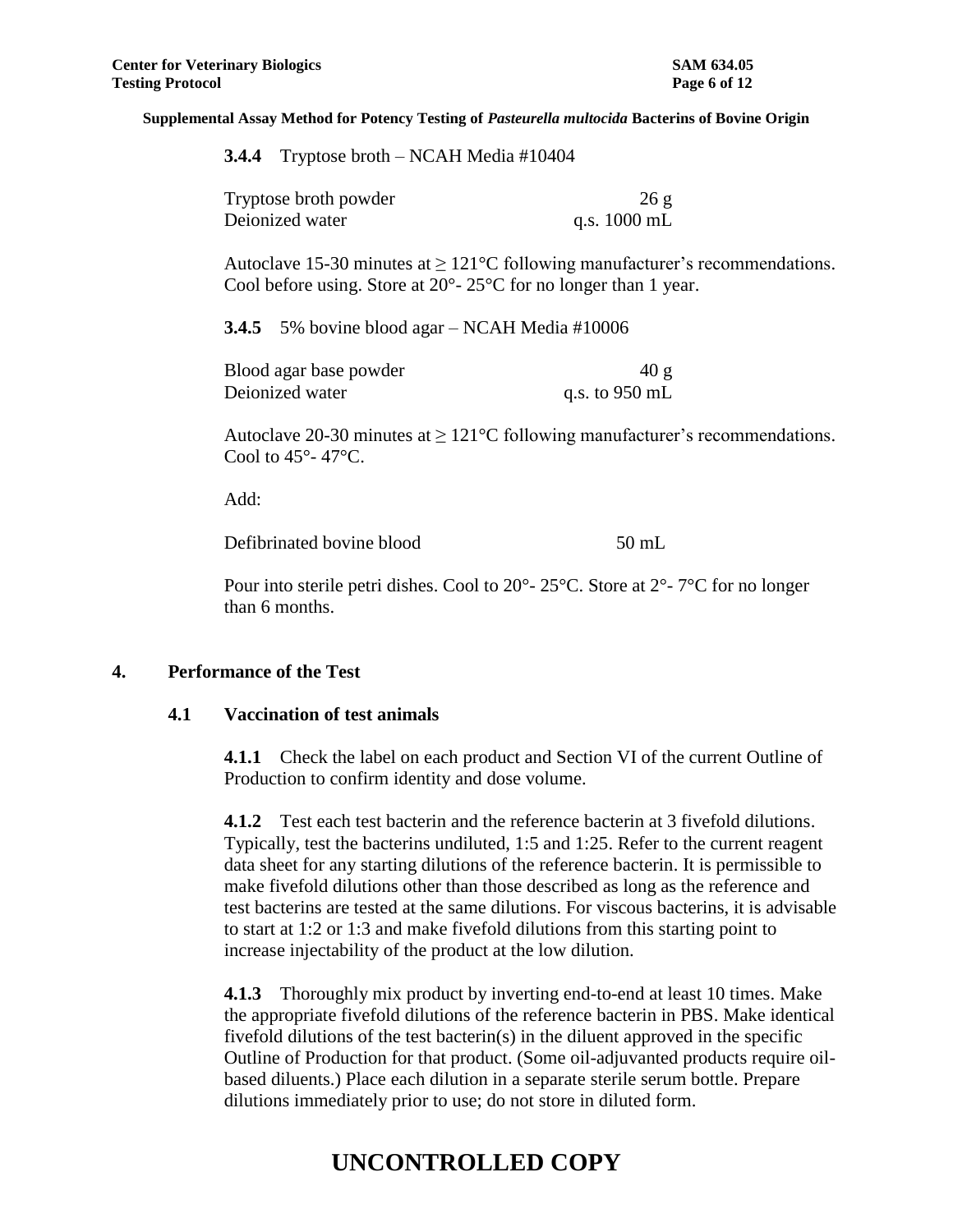**4.1.4** Vaccinate separate groups of 20 mice with each of the test bacterin dilutions and reference bacterin dilutions. For reference bacterin groups, inject each mouse with 0.1 mL intraperitoneally. Inject test bacterins intraperitoneally at a dose volume that corresponds to 1/20 of the lowest dose recommended on the product label or Outline of Production. This volume must not be < 0.1 mL

**Note**: **It is permissible to vaccinate a few extra mice in each group to compensate for any potential deaths that may occur prior to challenge and are not related to vaccination. However, if extra mice are vaccinated, all surviving at the time of challenge must be challenged with live** *P. multocida* **and included in data calculations.**

**4.1.5** Revaccinate the mice in a similar manner 14 days after the first vaccination.

**4.1.6** Retain 30 non-vaccinated mice to determine LD<sub>50</sub> of the challenge.

## **4.2 Preparation of challenge in a biological safety cabinet**

**4.2.1** Reconstitute a vial of challenge in 1 mL tryptose broth.

**4.2.2** Inoculate 2 blood agar plates with a loopful of reconstituted culture and streak for isolation.

**4.2.3** Incubate the inoculated blood agar plates at 35°- 37°C for 16 to 18 hours.

**4.2.4** Use plates that have pure growth by visual inspection to prepare the challenge inoculum.

**4.2.5** Scrape several bacterial colonies from the surface of the blood agar plates using a sterile cotton swab and suspend in tryptose broth in a 13 x 100-mm tube. Add bacterial growth until the suspension measures 76-80% T at 630 nm using a Spectronic 20D+ spectrophotometer or equivalent. Use sterile tryptose broth in a 13 x 100-mm tube as a blank for the spectrophotometer.

**4.2.6** Prepare a 10<sup>-5</sup> dilution of the standardized culture in tryptose broth. This is **the inoculum used to challenge the mice.** Dispense challenge liquid into a serum vial and seal with a rubber stopper and aluminum ring.

**4.2.7** Prepare additional tenfold dilutions for challenge LD<sub>50</sub> determination  $(10^{-7}$  to  $10^{-9}$ ) and postinoculation plate counts  $(10^{-5}$  to  $10^{-7})$ . Dispense an aliquot of each  $LD_{50}$  dilution in a separate serum vial and seal.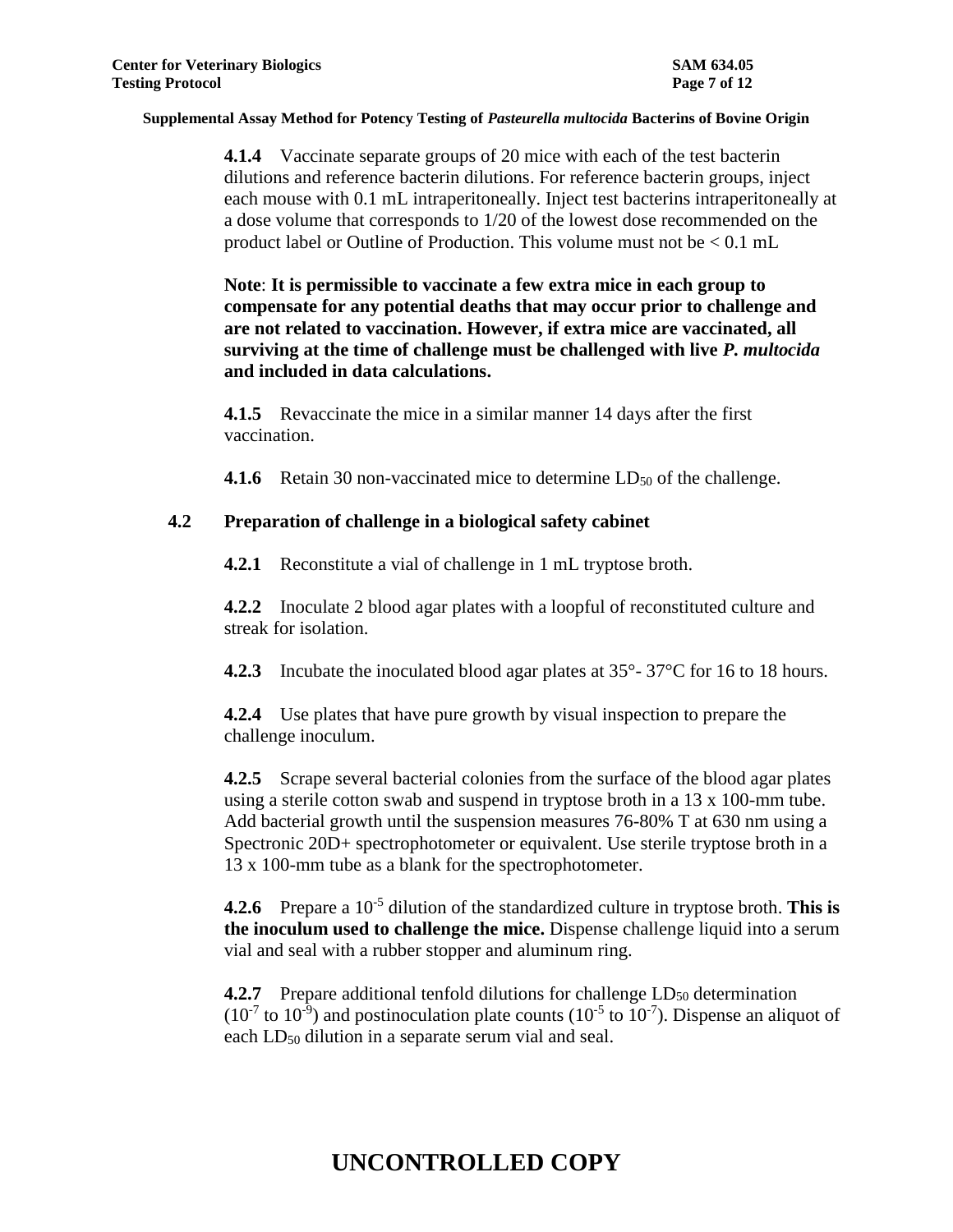**4.2.8** Place the vials of challenge inoculum and additional dilution tubes on ice. Keep on ice through challenge procedure and until culture is added to plates for postinoculation plate count.

## **4.3 Timing and administration of challenge**

**4.3.1** Challenge all vaccinates 10 to 12 days after the second vaccination.

**4.3.2** Challenge non-vaccinated LD<sub>50</sub> controls at the same time as the vaccinates.

**4.3.3** Inoculate each vaccinated mouse with 0.2 mL of challenge inoculum intraperitoneally, using a 1-mL syringe and 26-gauge, 3/8-inch needle.

**4.3.4** Inoculate separate groups of 10 non-vaccinated control mice intraperitoneally with  $0.2$  mL of each of the  $LD_{50}$  dilutions.

### **4.4 Postinoculation plate count in a biological safety cabinet**

**4.4.1** All bacterial suspensions must be mixed well prior to placing an aliquot on an agar plate. Plate each dilution  $(10^{-5}$  to  $10^{-7})$  in triplicate using 0.1 mL on bovine blood agar. Inoculum must be spread evenly on the surface of the agar plates and not allowed to pool around the edges. Complete all plate inoculations within 1 hour of challenge.

**4.4.2** Incubate the plates aerobically at 35°-37°C for 18 to 30 hours.

**4.4.3** Using the dilution yielding 30-300 colonies per plate, calculate the colony forming units (CFU)/challenge dose according to the following formula:

| Colony count |                                           |      | Challenge | Challenge         |      |
|--------------|-------------------------------------------|------|-----------|-------------------|------|
| sum          |                                           |      | dilution  | vol. $(mL)$       | CFU  |
| Number of    | Dilution factor $\triangle$ Plated volume |      |           | $\Lambda$<br>Dose | Dose |
| plates       | plated                                    | (mL) |           |                   |      |

**4.4.4** Record the plate count (CFU/dose) of the challenge on the test result form. This information is for informational purposes to track trends and to troubleshoot problem tests. The 9 CFR does not specify a minimum or maximum CFU/dose for this test.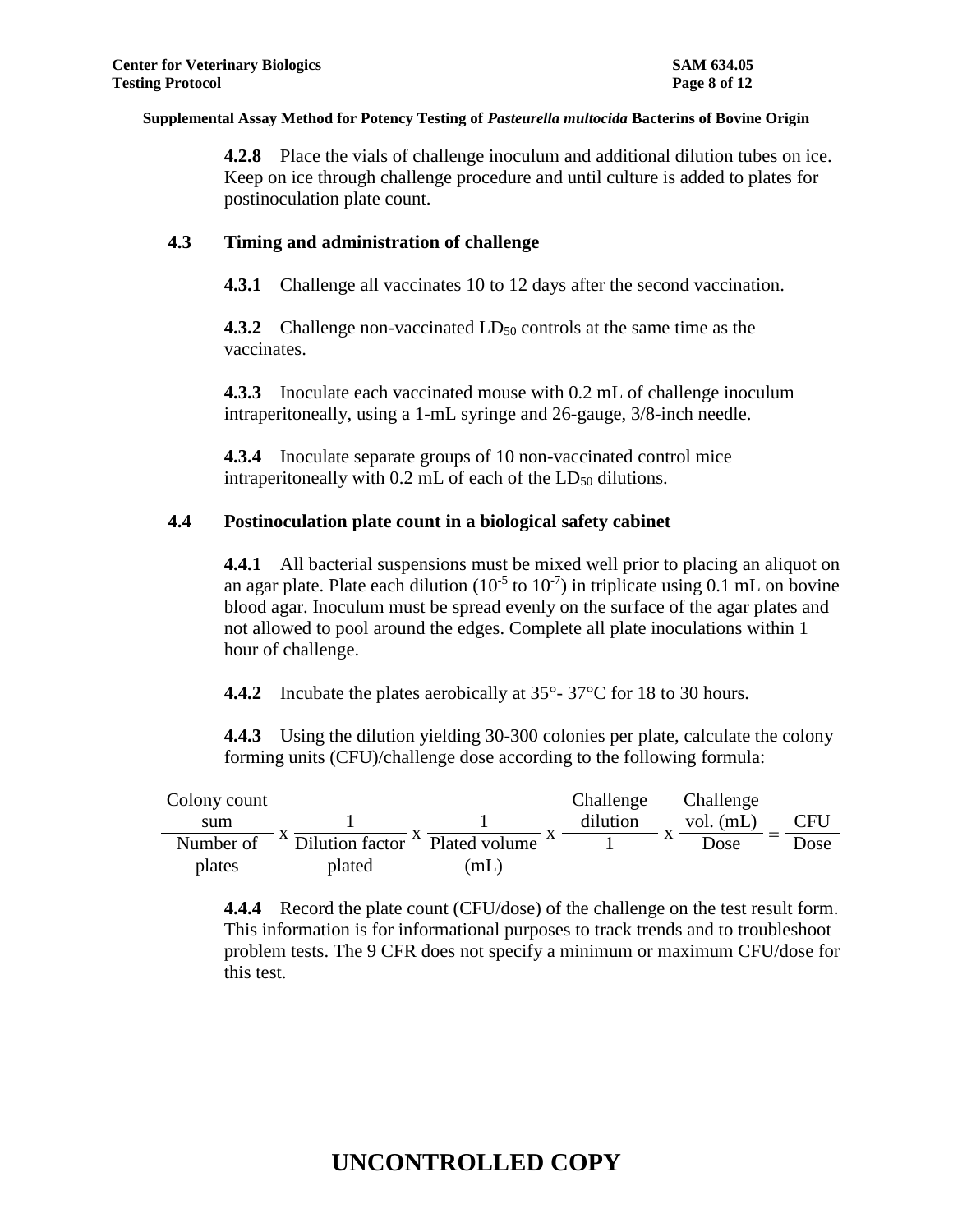## **4.5 Observation of mice after challenge**

**4.5.1** Observe the mice up to twice daily for 10 days after challenge. Record deaths and euthanize any moribund mice as recommended by the Institutional Animal Care and Use Committee.

**4.5.2** If deaths occurring after challenge are suspected to be due to causes other than pasteurellosis, perform a necropsy on such mice to determine the cause of death. If cause of death is unrelated to vaccination and/or challenge, do not include the deaths in the total deaths for the test.

## **5. Interpretation of the Test Results**

Interpret the test as prescribed in 9 CFR 113.121.

**5.1** Calculate the  $LD_{50}$  (theoretical dose/dilution at which the challenge would be lethal to 50% of the control mice) of the challenge inoculum using the Reed-Muench or Spearman-Kärber method of estimation. A valid test must have an  $LD_{50}$  between 100 and 10,000.

**5.2** Calculate the PD<sub>50</sub> of the reference bacterin and each test bacterin (theoretical dose/dilution at which the bacterin would protect 50% of the mice) using the Reed-Muench or Spearman-Kärber method of estimation.

**5.3** If the PD<sub>50</sub> of the reference bacterin cannot be calculated because the lowest dilution protects  $\lt 50\%$  of the mice or the highest dilution protects  $>50\%$  of the mice, the test is invalid. The reference bacterin also must protect  $> 0\%$  and  $< 100\%$  of the mice at 2 or more dilutions in a valid test.

**5.4** If the PD<sub>50</sub> of the test bacterin cannot be calculated because the lowest dilution tested protects < 50% of the mice, the bacterin may be retested, *provided the following*:

**5.4.1** If the bacterin is not retested, it is unsatisfactory.

**5.4.2** If the protection provided by the lowest dilution of the reference exceeds that provided by the lowest dilution of the test bacterin by at least 6 mice, the test bacterin is unsatisfactory without additional testing.

**5.4.3** If the total number of mice protected by the reference bacterin (sum of survivors in all dilution groups) exceeds the total number protected by the test bacterin by 8 mice or more, the test bacterin is unsatisfactory without additional testing.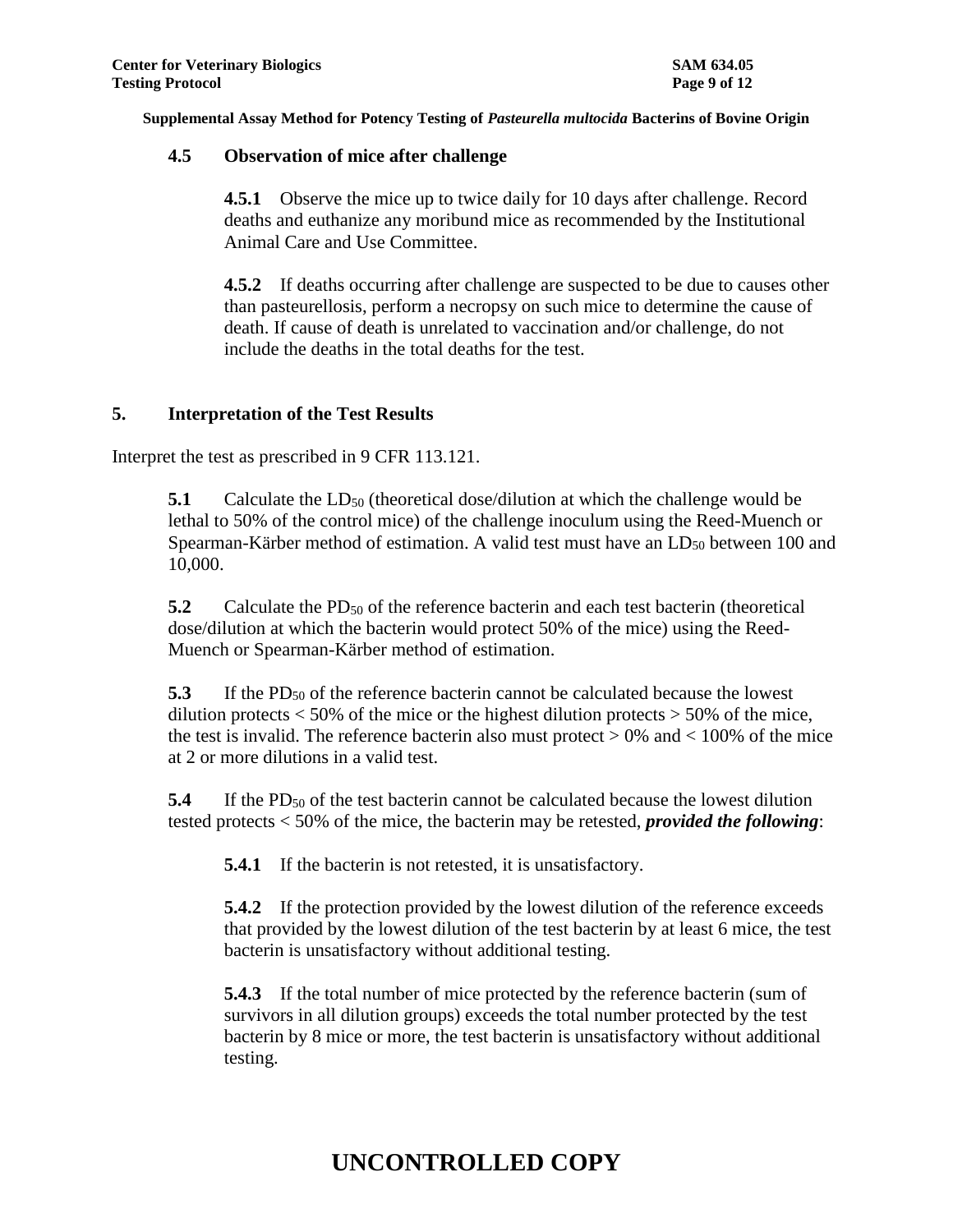**5.5** If the PD<sub>50</sub> of the test bacterin in a valid test cannot be calculated because the highest dilution protected more than 50% of the mice, the bacterin is satisfactory without further testing.

**5.6** Divide the PD<sub>50</sub> of each test bacterin by the PD<sub>50</sub> of the reference to calculate the relative potency (RP) for each bacterin.

**5.7** If the RP of the test bacterin is  $\geq$  0.50, the test bacterin is satisfactory.

**5.8** If the RP of the test bacterin is < 0.50, the test bacterin is unsatisfactory.

**5.9** A test bacterin with an RP < 0.50 may be retested by conducting 2 independent replicate tests in a manner identical to the initial test. Calculate the results of the retests in the following manner:

**5.9.1** Average the RP values of the retests.

**5.9.2** If the average RP of the retests is < 0.50, the bacterin is unsatisfactory.

**5.9.3** If the average RP of the retests is  $\geq$  0.50 AND the RP obtained in the original test is  $\leq 1/3$  the average RP of the retests, the test bacterin is satisfactory. Consider the initial test to be the result of test system error.

**5.9.4** If the average of the retests is  $> 0.50$  BUT the RP of the original test is  $> 1/3$  of the average RP of the retests, calculate a new average RP using the RP values obtained in all tests (original plus retests). If the new average RP is  $> 0.50$ , the test bacterin is satisfactory. If the new average RP is  $< 0.50$ , the test bacterin is unsatisfactory.

## **6. Report of Test Results**

Report results of the test(s) as described by standard operating procedures.

### **7. References**

**7.1** Title 9, *Code of Federal Regulations*, part 113.121, U.S. Government Printing Office, Washington, DC.

**7.2** Reed LJ, Muench H, 1938. A simple method of estimating 50% endpoints. *Am J Hygiene*, 27:493-497.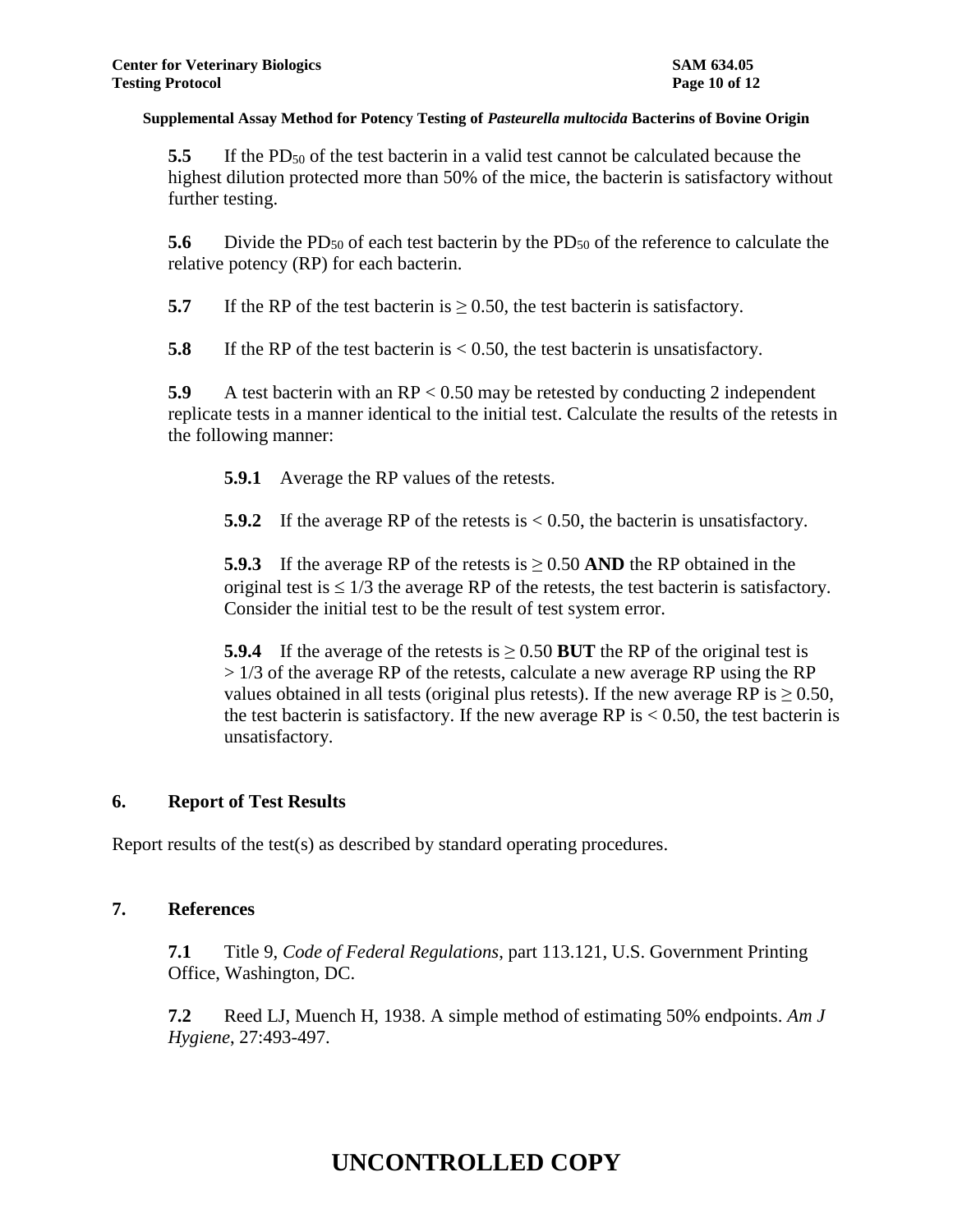### **8. Summary of Revisions**

### **Version .05**

• The Director was updated on the cover page.

### **Version .04**

- Bacteriology Section Leader updated.
- Clarified media expiration dates.

### **Version .03**

- The Contact information has been updated.
- **2.1.3/4.5.1:** These sections have been updated to reflect current practices.
- **2.2.14/4.2.5:** Sterile cotton swabs have been added.

## **Version .02**

This document was revised to clarify practices currently in use at the Center for Veterinary Biologics and to provide additional detail. While no significant changes were made that impact the outcome of the test, the following changes were made to the document:

- **2.1** A sterile inoculating loop and biological safety cabinet have been added.
- **4.1.1** Reference to Section VI of the current Outline of Production has been added as an additional source of the needed information.
- **4.2.1** The amount of media used to reconstitute has been adjusted.
- **4.2.2** The number of plates used has been updated to reflect current practices.
- References to the current reagent data sheet have been added throughout the document.
- References to internal documents have been replaced with summarized information.
- The autoclave parameters have been adjusted.